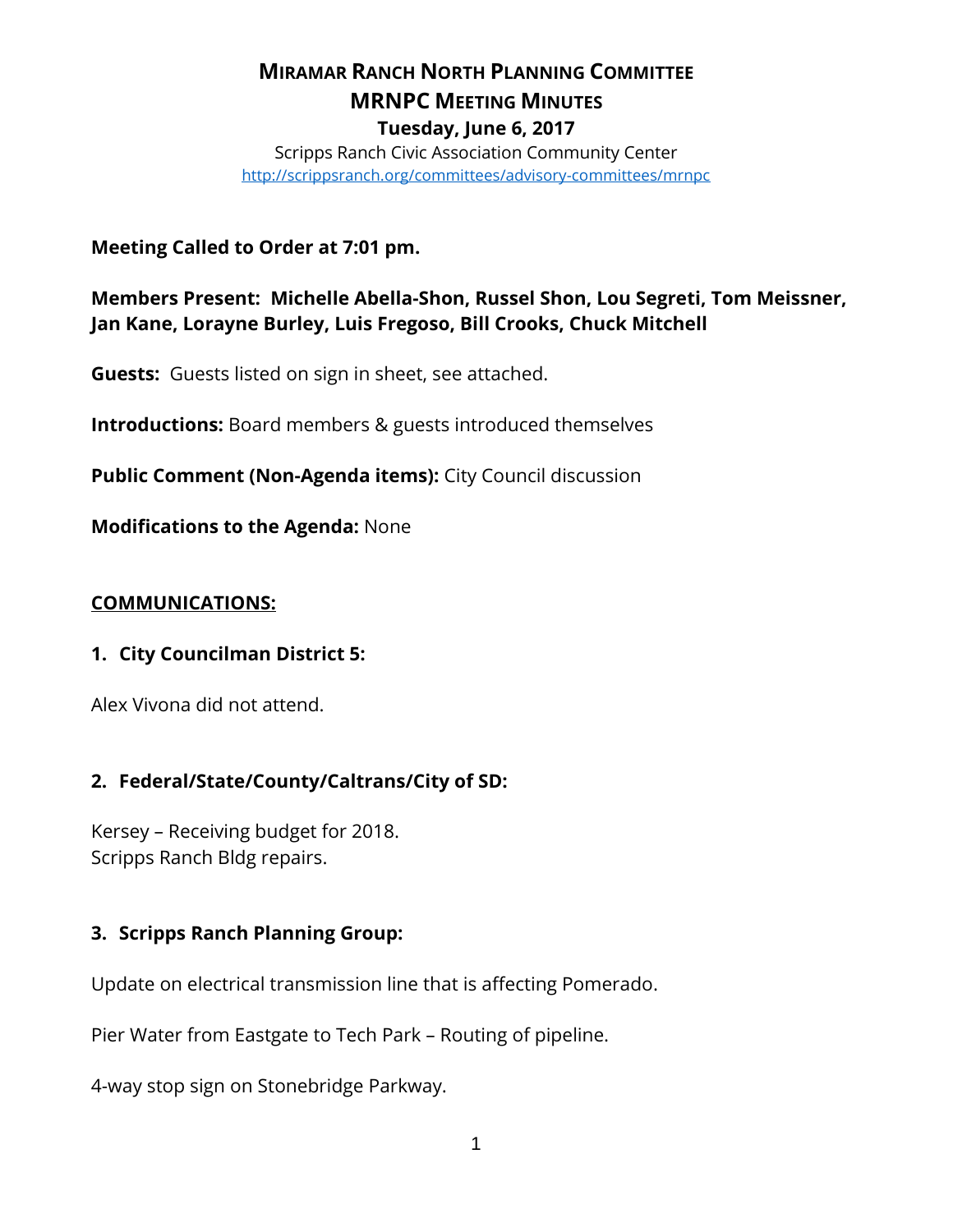CPC – Capital Improvement Program new submissions for CIP projects.

Community Choice aggregation

## **4. Scripps Ranch Civic Association:**

Scripps Ranch Community Fair @ Aliant University – Tom Meissner and Luis Fregoso to attend.

## **PRESENTATIONS/DISCUSSIONS/ACTION ITEMS:**

## **Information/Action Items:**

# **1. Sudberry / Watermark – Med Impact project review** –

Project to proceed – contract signed. Discussed confirmed tenants. First quarter scheduled ground breaking.

Motion to approve NUP for Watermark (Chuck Mitchell- motion, Bill Crookssecond) Passed 9-0

## **2. Renzulli Property – Presenting to SRPG – Park required?**

## **CONSENT AGENDA:**

May 2, 2017 approval of minutes.

## **COMMITTEE REPORTS:**

- **1. Chair's Report:** no report
- **2. Community Planners Committee (CPC):** Lorayne Burley

Waiting for draft EIR for EBS apartment project.

School board town meeting at MM Senior Center.